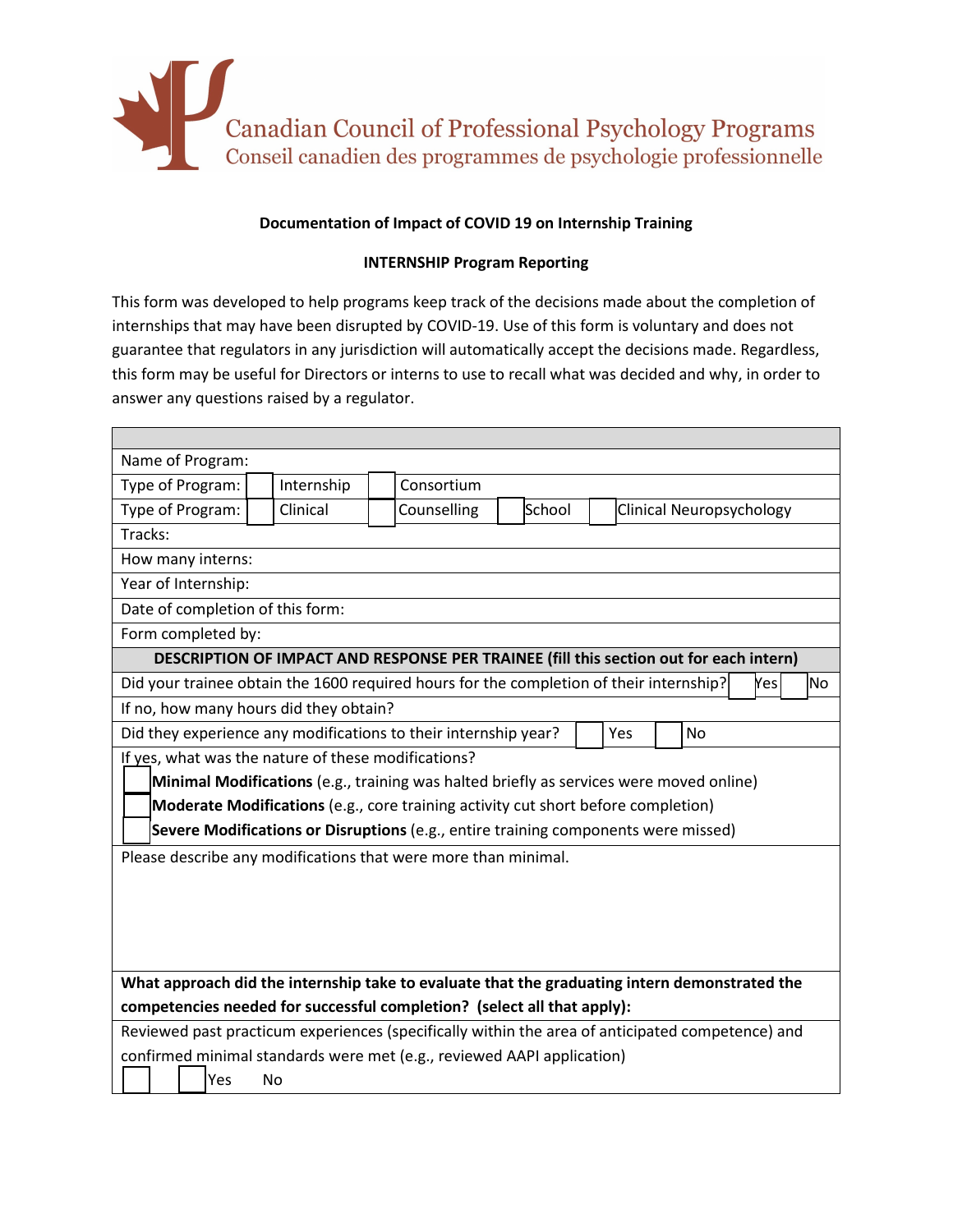| Created learning / training opportunities with past client data (e.g., intern gained experience scoring |  |  |  |  |  |  |  |
|---------------------------------------------------------------------------------------------------------|--|--|--|--|--|--|--|
| and interpreting assessment data without administration to actual patient)                              |  |  |  |  |  |  |  |
| lYes l<br>lNo                                                                                           |  |  |  |  |  |  |  |
| Increased the amount of professional development training                                               |  |  |  |  |  |  |  |
| Yes<br><b>No</b>                                                                                        |  |  |  |  |  |  |  |
| Provided more virtual learning opportunities to replace didactics, supervision, etc. that could no      |  |  |  |  |  |  |  |
| longer be completed in person                                                                           |  |  |  |  |  |  |  |
| Yesl<br><b>No</b>                                                                                       |  |  |  |  |  |  |  |
| Changed the intern rotation to one that was still providing psychological services (not redeployed,     |  |  |  |  |  |  |  |
| etc.)                                                                                                   |  |  |  |  |  |  |  |
| N <sub>o</sub><br>Yesl                                                                                  |  |  |  |  |  |  |  |
| Provided virtual platforms for resumption of direct client hours                                        |  |  |  |  |  |  |  |
| Yes<br><b>No</b>                                                                                        |  |  |  |  |  |  |  |
| Consulted with previous supervisors as needed (e.g., to capture experiences the intern had after        |  |  |  |  |  |  |  |
| completing the application form and prior to starting residency the following September)                |  |  |  |  |  |  |  |
| Yes<br>No                                                                                               |  |  |  |  |  |  |  |
| What other modifications did the internship program make that are not captured above?                   |  |  |  |  |  |  |  |
|                                                                                                         |  |  |  |  |  |  |  |
|                                                                                                         |  |  |  |  |  |  |  |
|                                                                                                         |  |  |  |  |  |  |  |
|                                                                                                         |  |  |  |  |  |  |  |
| In what ways did the rapid adjustment to COVID afford the intern new learning opportunities?            |  |  |  |  |  |  |  |
|                                                                                                         |  |  |  |  |  |  |  |
|                                                                                                         |  |  |  |  |  |  |  |
|                                                                                                         |  |  |  |  |  |  |  |
|                                                                                                         |  |  |  |  |  |  |  |
|                                                                                                         |  |  |  |  |  |  |  |

| If the modifications were more than minimal, the following questions may also be important to<br>document, depending on the jurisdiction in which the intern hopes to become registered/certified: |                                      |  |  |  |  |
|----------------------------------------------------------------------------------------------------------------------------------------------------------------------------------------------------|--------------------------------------|--|--|--|--|
| Hours were obtained on a full time / part time basis?                                                                                                                                              | <b>Full Time</b><br><b>Part Time</b> |  |  |  |  |
| Were the hours obtained within one internship program only?                                                                                                                                        | Yes<br>No.                           |  |  |  |  |
| Percentage of time spent providing a direct service to clients?                                                                                                                                    |                                      |  |  |  |  |
| Was there a didactic component to the internship not including supervision (e.g., case conferences,<br>seminars, in-service training, Grand Rounds?)<br>Yes<br>No.                                 |                                      |  |  |  |  |
| If yes, how many hours a week were spent in these activities?                                                                                                                                      |                                      |  |  |  |  |
| How many hours of direct in-person supervision did they receive? (including direct supervision                                                                                                     |                                      |  |  |  |  |
| delivered via phone or videoconference)                                                                                                                                                            |                                      |  |  |  |  |